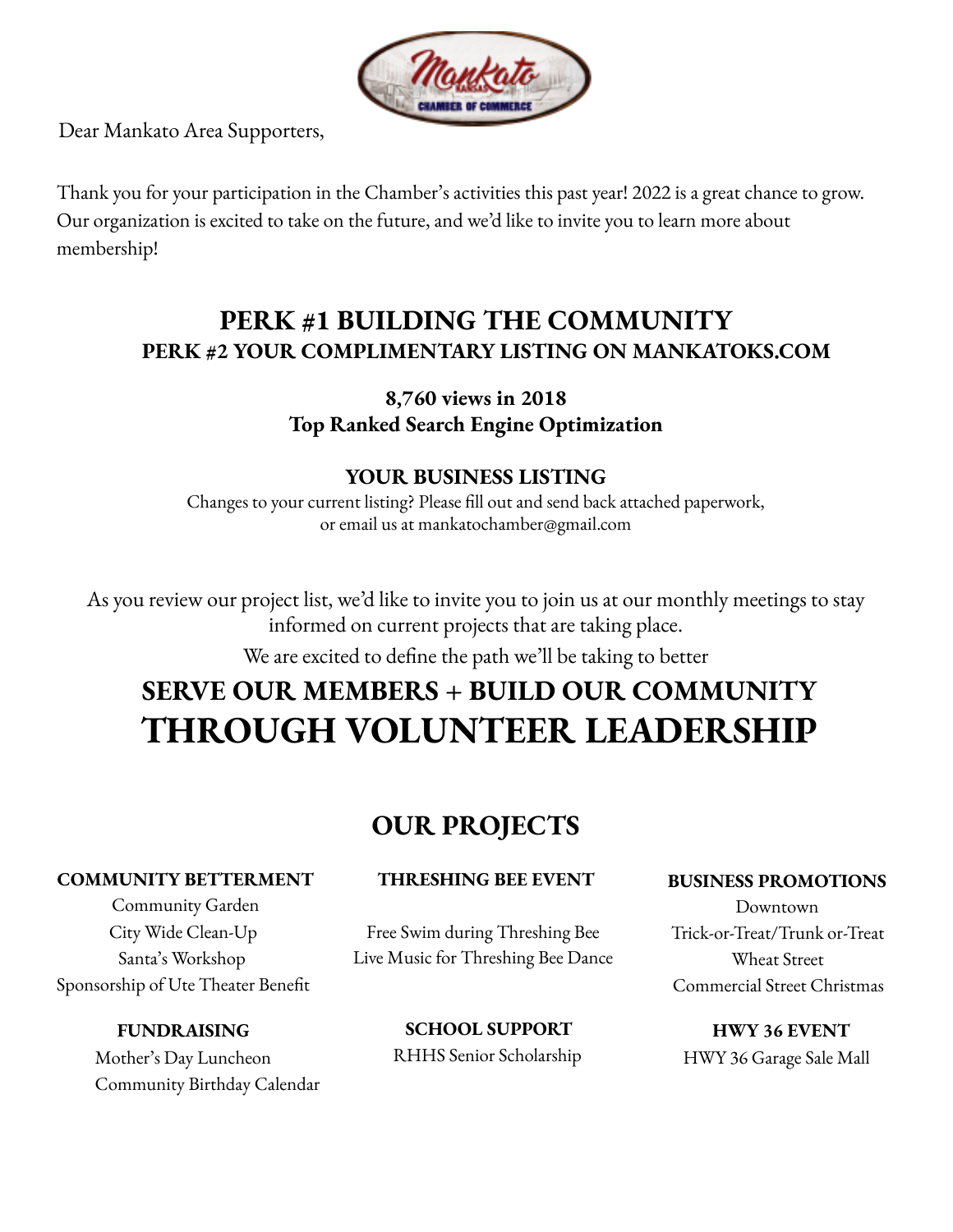

# **YOU CAN BUILD YOUR COMMUNITY THROUGH VOLUNTEER LEADERSHIP**

## **ATTEND A MEETING**

2nd Wednesday of Every Month. See our Facebook page for details.

## **JOIN A PROJECT COMMITTEE**

Volunteers are vital to the success of events listed above. Contact us to get involved, give back, and improve our local community.

# *Membership Dues*

**Individual members:**\$10.00 **Professional Offices:** \$100.00 **Retail Businesses: Service Businesses:** \$35.00 for 1 employee \$30 for 1 employee

 $$75$  for 6-10 employees  $$75$  for 6-10 employees

\$45 for 2-5 employees \$45 for 2-5 employees \$100 for 10+ employees \$100 for 10+ employees

# **Please submit the information below & return with your dues**

*Confirm your membership by March 1 to keep your website listing active* **OR ENTER YOUR INFO ON MANKATOKS.COM**

| Name                           |  |
|--------------------------------|--|
| Project committee of interest  |  |
| <b>Address</b>                 |  |
| <b>Phone</b> $#$               |  |
| E-mail                         |  |
| Dues category, Amount enclosed |  |